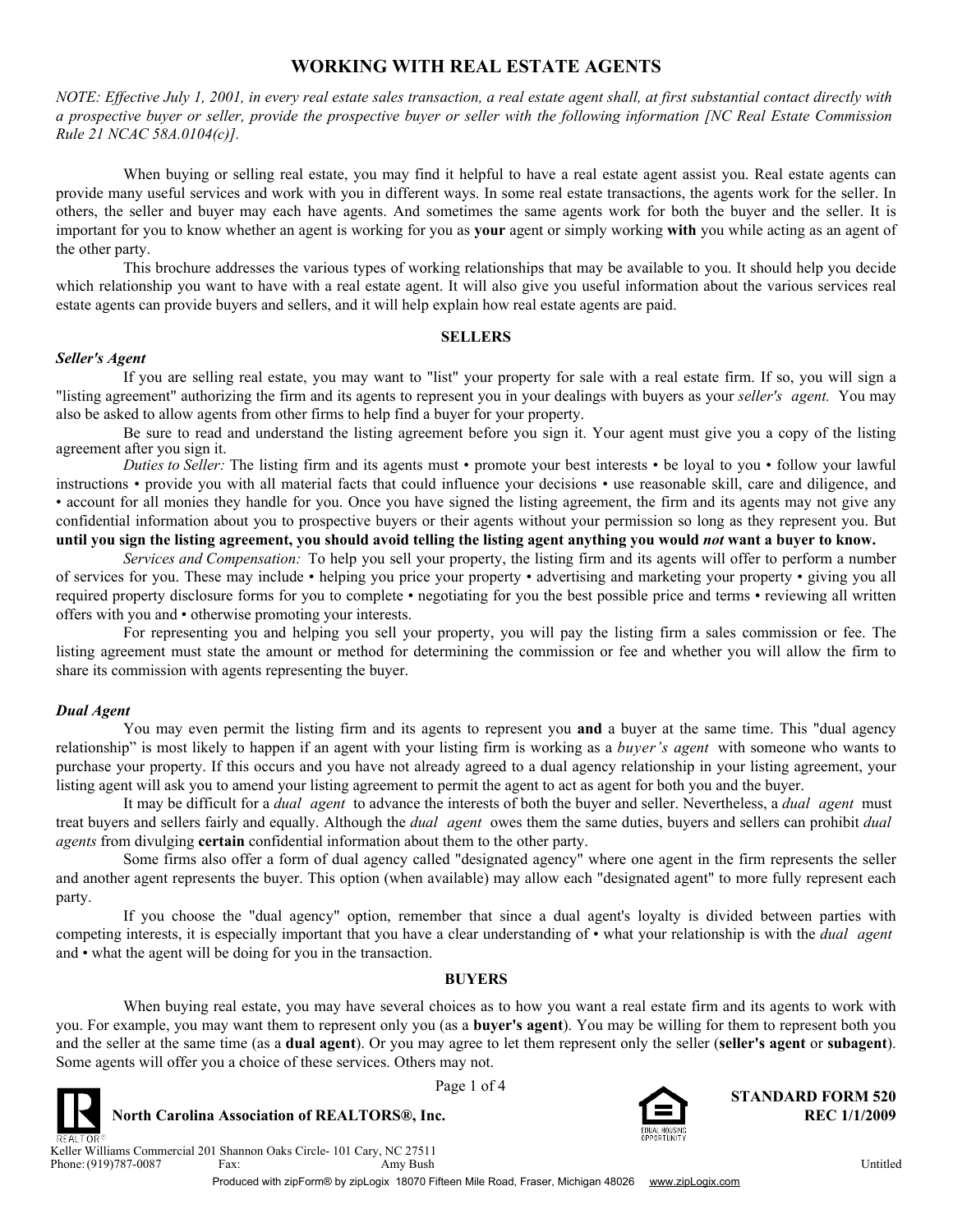#### *Buyer's Agent*

*Duties to Buyer:* If the real estate firm and its agents represent you, they must • promote your best interests • be loyal to you • follow your lawful instructions • provide you with all material facts that could influence your decisions • use reasonable skill, care and diligence, and • account for all monies they handle for you. Once you have agreed (either orally or in writing) for the firm and its agents to be your *buyer's agent*, they may not give any confidential information about you to sellers or their agents without your permission so long as they represent you. But **until you make this agreement with your buyer's agent, you should avoid telling the agent anything you would** *not* **want a seller to know.**

*Unwritten Agreements:* To make sure that you and the real estate firm have a clear understanding of what your relationship will be and what the firm will do for you, you may want to have a written agreement. However, some firms may be willing to represent and assist you for a time as a *buyer's agent* without a written agreement. But if you decide to make an offer to purchase a particular property, the agent must obtain a written agency agreement before writing the offer. If you do not sign it, the agent can no longer represent and assist you and is no longer required to keep information about you confidential.

Be sure to read and understand any agency agreement before you sign it. Once you sign it, the agent must give you a copy of it.

*Services and Compensation:* Whether you have a written or unwritten agreement, a *buyer's agent* will perform a number of services for you. These may include helping you • find a suitable property • arrange financing • learn more about the property and • otherwise promote your best interests. If you have a **written** agency agreement, the agent can also help you prepare and submit a written offer to the seller.

A *buyer's agent* can be compensated in different ways. For example, you can pay the agent out of your own pocket. Or the agent may seek compensation from the seller or listing agent first, but require you to pay if the listing agent refuses. Whatever the case, be sure your compensation arrangement with your *buyer's agent* is spelled out in a buyer agency agreement before you make an offer to purchase property and that you carefully read and understand the compensation provision.

#### *Dual Agent*

You may permit an agent or firm to represent you **and** the seller at the same time. This "dual agency relationship" is most likely to happen if you become interested in a property listed with your *buyer's agent* or the agent's firm. If this occurs and you have not already agreed to a dual agency relationship in your (written or oral) buyer agency agreement, your *buyer's agent* will ask you to amend the buyer agency agreement or sign a separate agreement or document permitting him or her to act as agent for both you and the seller. It may be difficult for a *dual agent* to advance the interests of both the buyer and seller. Nevertheless, a *dual agent* must treat buyers and sellers fairly and equally. Although the *dual agent* owes them the same duties, buyers and sellers can prohibit *dual agents* from divulging **certain** confidential information about them to the other party.

Some firms also offer a form of dual agency called "designated agency" where one agent in the firm represents the seller and another agent represents the buyer. This option (when available) may allow each "designated agent" to more fully represent each party.

If you choose the "dual agency" option, remember that since a *dual agent's* loyalty is divided between parties with competing interests, it is especially important that you have a clear understanding of • what your relationship is with the *dual agent* and • what the agent will be doing for you in the transaction. This can best be accomplished by putting the agreement in writing at the earliest possible time.

### *Seller's Agent Working with a Buyer*

If the real estate agent or firm that you contact does not offer *buyer agency* or you do not want them to act as your *buyer agent*, you can still work with the firm and its agents. However, they will be acting as the *seller's agent* (or "subagent"). The agent can still help you find and purchase property and provide many of the same services as a *buyer's agent*. The agent must be fair with you and provide you with any "material facts" (such as a leaky roof) about properties.

But remember, the agent represents the seller - not you - and therefore must try to obtain for the seller the best possible price and terms for the seller's property. Furthermore, a *seller's agent* is required to give the seller any information about you (even personal, financial or confidential information) that would help the seller in the sale of his or her property. Agents must tell you *in writing* if they are *sellers' agents* before you say anything that can help the seller. But **until you are sure that an agent is not a** *seller's agent***, you should avoid saying anything you do** *not* **want a seller to know.**

*Seller's agents* are compensated by the sellers.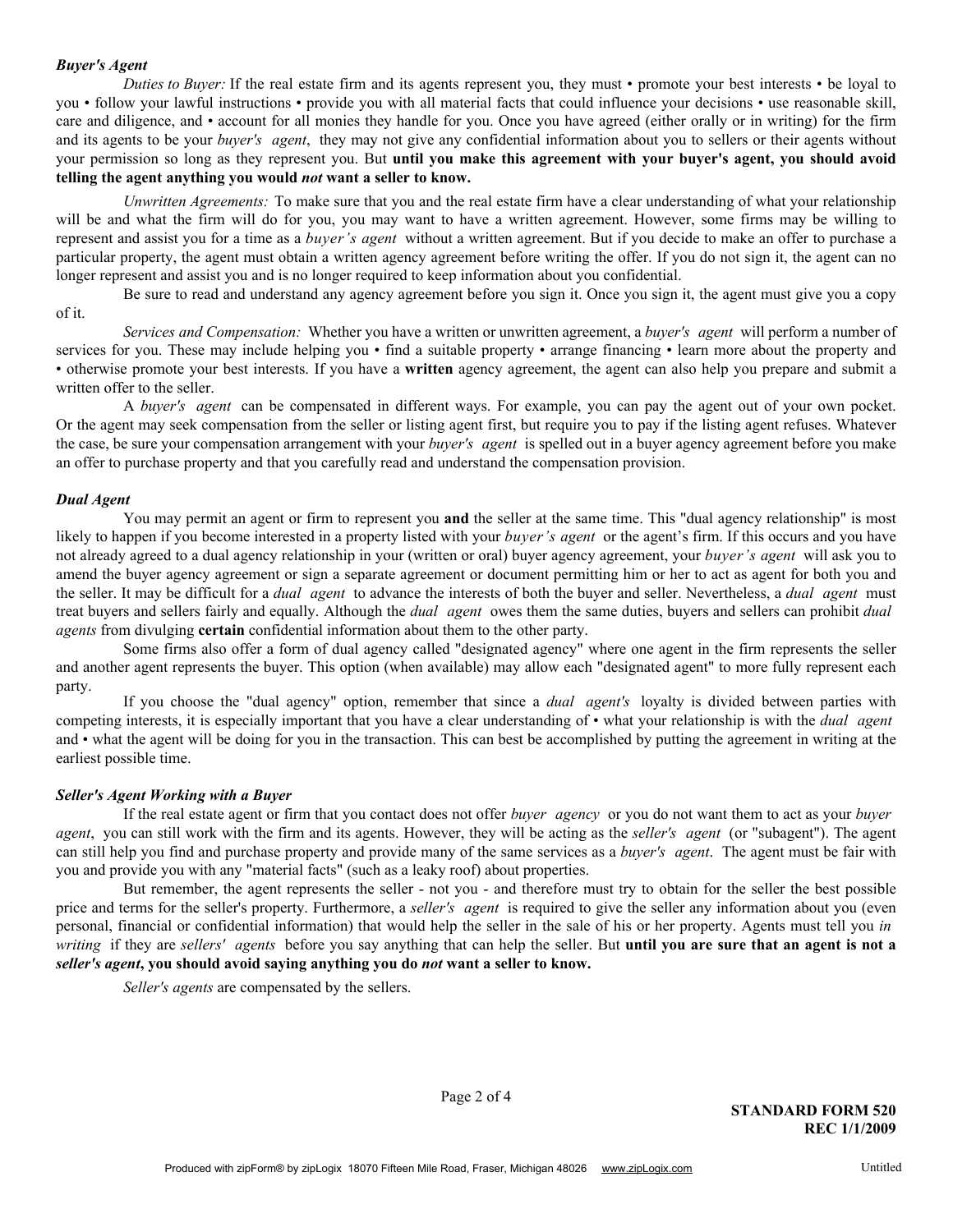# **FOR BUYER/SELLER**

*This is not a contract*

*Date*

*Firm Name*

*Agent Name License Number*

# *Disclosure of Seller Subagency (Complete, if applicable)*

*When showing you property and assisting you in the purchase of a property, the above agent and firm will represent the SELLER. For more information, see "Seller's Agent Working with a Buyer" in the brochure.*

*Agent's Initials Acknowledging Disclosure:*

The North Carolina Real Estate Commission P.O. Box 17100 • Raleigh, North Carolina 27619-7100 919/875-3700 • Web Site: www.ncrec.gov REC 3.45 1/1/09

Page 3 of 4